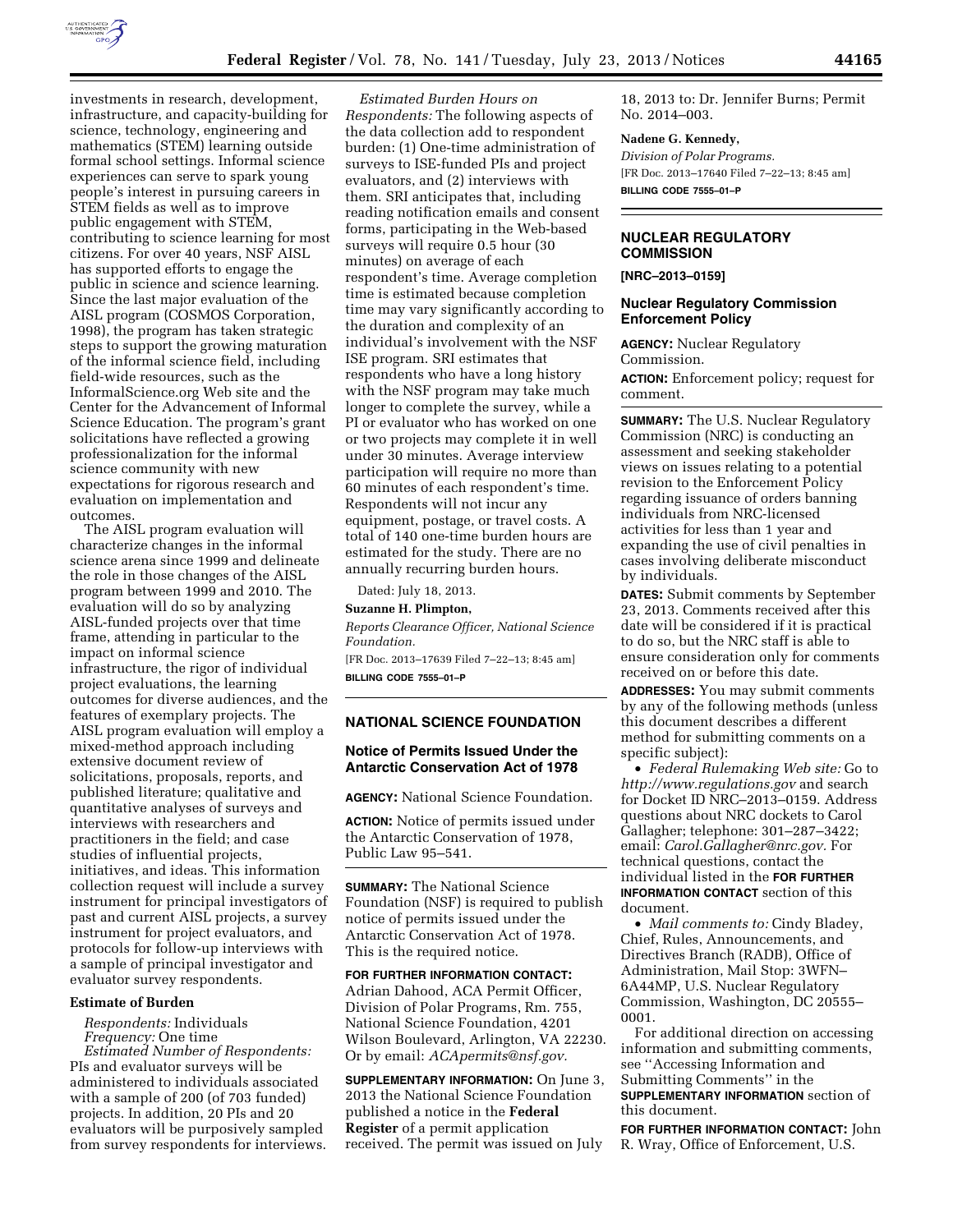Nuclear Regulatory Commission, Washington, DC 20555–0001; telephone: 301–415–1288; email: *[John.Wray@nrc.gov.](mailto:John.Wray@nrc.gov)* 

#### **SUPPLEMENTARY INFORMATION:**

## **I. Accessing Information and Submitting Comments**

#### *A. Accessing Information*

Please refer to Docket ID NRC–2013– 0159 when contacting the NRC about the availability of information regarding this document. You may access information related to this document, which the NRC possesses and is publicly available, by any of the following methods:

• *Federal Rulemaking Web site:* Go to *<http://www.regulations.gov>* and search for Docket ID NRC–2013–0159.

• *NRC's Agencywide Documents Access and Management System (ADAMS):* You may access publiclyavailable documents online in the NRC Library at *[http://www.nrc.gov/reading](http://www.nrc.gov/reading-rm/adams.html)[rm/adams.html.](http://www.nrc.gov/reading-rm/adams.html)* To begin the search, select ''*ADAMS Public Documents''* and then select ''*Begin Web-based ADAMS Search.''* For problems with ADAMS, please contact the NRC's Public Document Room (PDR) reference staff at 1–800–397–4209, 301–415–4737, or by email to *[pdr.resource@nrc.gov.](mailto:pdr.resource@nrc.gov)* The ADAMS accession number for each document referenced in this notice (if that document is available in ADAMS) is provided the first time that a document is referenced. The Enforcement Policy is available in ADAMS under Accession No. ML12340A295.

• *NRC's PDR:* You may examine and purchase copies of public documents at the NRC's PDR, Room O1–F21, One White Flint North, 11555 Rockville Pike, Rockville, Maryland 20852.

• *NRC's Public Web site:* Go to *<http://www.nrc.gov>*and select ''Public Meetings and Involvement,'' then ''Enforcement,'' and then ''Enforcement Policy.''

#### *B. Submitting Comments*

Please include Docket ID NRC–2013– 0159 in the subject line of your comment submission, in order to ensure that the NRC is able to make your comment submission available to the public in this docket.

The NRC cautions you not to include identifying or contact information that you do not want to be publicly disclosed in your comment submission. The NRC will post all comment submissions at *[http://](http://www.regulations.gov)  [www.regulations.gov](http://www.regulations.gov)* as well as enter the comment submissions into ADAMS. The NRC does not routinely edit

comment submissions to remove identifying or contact information.

If you are requesting or aggregating comments from other persons for submission to the NRC, then you should inform those persons not to include identifying or contact information that they do not want to be publicly disclosed in their comment submission. Your request should state that the NRC does not routinely edit comment submissions to remove such information before making the comment submissions available to the public or entering the comment submissions into ADAMS.

#### **II. Background**

In SECY–12–0047, ''Revisions to the Nuclear Regulatory Commission Enforcement Policy,'' dated March 28, 2012 (ADAMS Accession No. ML12045A025), the staff recommended that the Commission approve the staff's plan to revise the Enforcement Policy with specific modifications which addressed items from Staff Requirements Memorandum (SRM), ''Staff Requirements—SECY–09–0190— Major Revision to NRC Enforcement Policy,'' dated August 27, 2010 (ADAMS Accession No. ML102390327). The staff also indicated in SECY–12– 0047 that it was considering the merits and potential implications of expanding the use of civil penalties in cases involving deliberate misconduct by individuals (licensed or unlicensed) and of issuing orders banning individuals (licensed or unlicensed) for less than 1 year, and that, based on its evaluation, the staff might propose to the Commission future changes to the Enforcement Policy. In SRM–SECY–12– 0047, ''Revisions to the Nuclear Regulatory Commission Enforcement Policy,'' dated November 28, 2012 (ADAMS Accession No. ML12333A301), the Commission approved the staff's proposed Enforcement Policy changes and, in addition, directed the staff to evaluate potential future revisions of the Enforcement Policy regarding issuance of orders banning individuals from NRC-licensed activities for periods of less than 1 year and expanding the use of civil penalties in cases involving deliberate misconduct by individuals. The Commission stated that the staff should carefully consider the potential implications and potential benefits of such revisions to the NRC Enforcement program, including:

• The risk of diminishing the impact of imposing a ban, or imposing civil penalties so small that they downplay the seriousness of a violation;

• The difficulty in maintaining the clarity, consistency, and certainty of the process while attempting to weigh different sets of circumstances to determine appropriate periods of time for such bans; and

• The fact that a ban of any length of time may have serious consequences for the individual who is banned.

#### **III. Discussion**

The NRC staff is considering the merits and potential implications associated with revising the Enforcement Policy to endorse expanding the use of civil penalties in cases involving deliberate misconduct by individuals and issuance of orders banning individuals from NRC-licensed activities for less than 1 year. As described in Section 4.0 of the Enforcement Policy, the NRC considers taking enforcement action against individuals who engage in deliberate misconduct that causes a licensee to be in violation of the regulations, an order, or the terms and conditions of an NRC license. In addition, the NRC considers taking enforcement action against individuals (licensed or unlicensed) to whom the NRC has issued an order that the individual subsequently violated. If enforcement action is taken against an individual, the staff normally issues either a notice of violation (NOV) or an order prohibiting involvement in NRClicensed activities (i.e., a ban). Except in cases involving violations of Section 206 of the Energy Reorganization Act of 1974, the NRC normally does not impose civil penalties against individuals, consistent with a basic tenet in Section 4.0 of the Enforcement Policy that licensees are held responsible for acts of their employees. However, under section 234 of the Atomic Energy Act of 1954, as amended, the NRC has the authority to impose civil penalties on individuals who violate the NRC's deliberate misconduct rule.

The initial determination of the duration of a ban is normally based on the significance of the underlying violation and the individual's level of responsibility in the organization. When the NRC has, in the past, deemed that banning an individual was warranted, the length of the ban has typically been for 1, 3, or 5 years, although longer bans have been used in particularly egregious cases. However, the Enforcement Policy does not provide that level of specificity but, instead, merely states that normally the period of suspension would not exceed 5 years.

The staff acknowledges that a ban of a year or more can have a significant effect on the responsible individual's livelihood, and that there is a significant disparity between the impacts of an